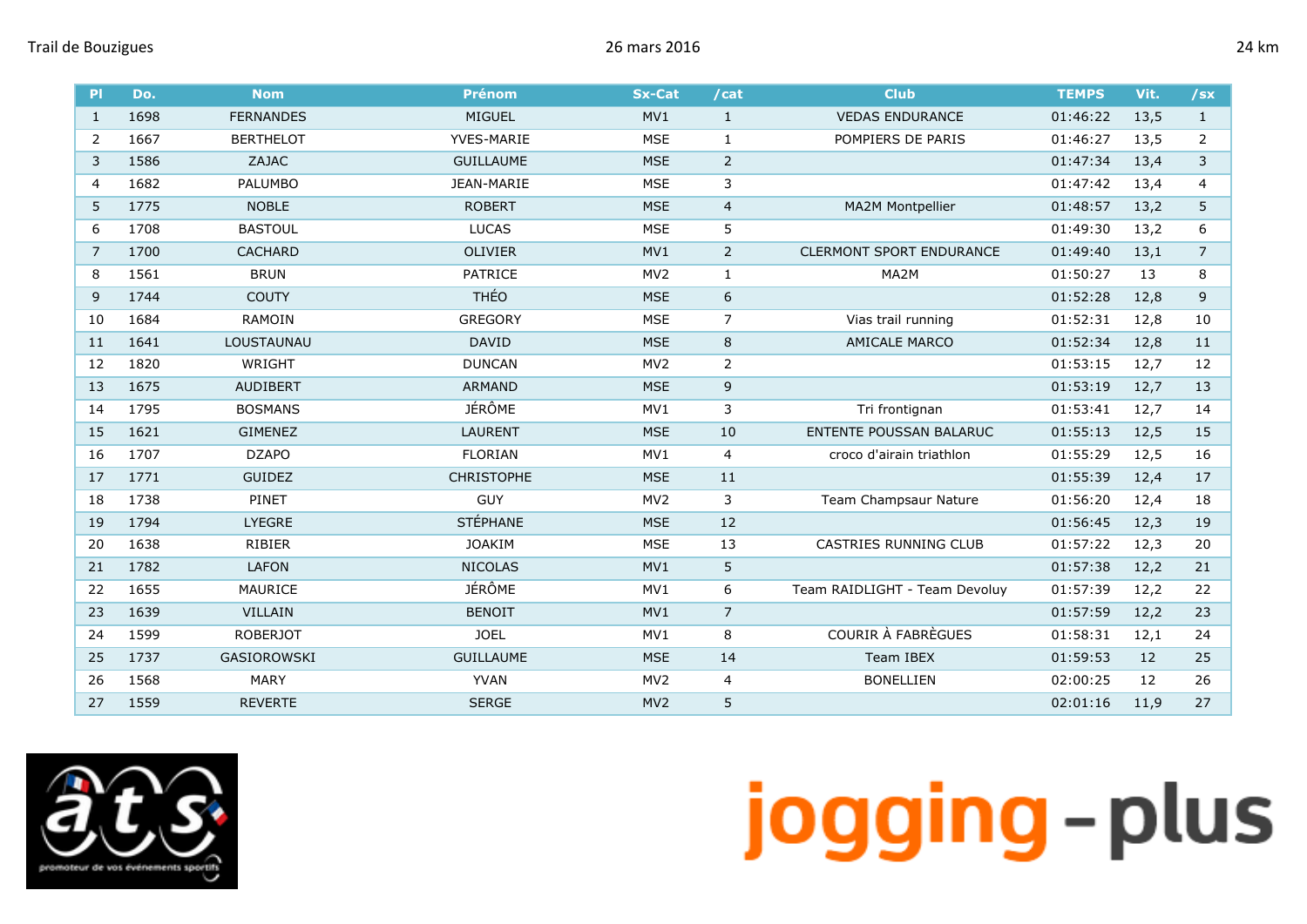| PI | Do.  | <b>Nom</b>        | <b>Prénom</b>    | <b>Sx-Cat</b>   | /cat           | <b>Club</b>                       | <b>TEMPS</b> | Vit. | $/$ sx       |
|----|------|-------------------|------------------|-----------------|----------------|-----------------------------------|--------------|------|--------------|
| 28 | 1731 | CORNEILLE         | <b>LUC</b>       | MV <sub>2</sub> | 6              | <b>TAM MONTADY</b>                | 02:02:13     | 11,8 | 28           |
| 29 | 1743 | <b>TRAN</b>       | <b>MORGAN</b>    | <b>MSE</b>      | 15             | <b>CLUB MARATHON SÉTOIS</b>       | 02:02:23     | 11,8 | 29           |
| 30 | 1699 | <b>CACHARD</b>    | <b>SABRINA</b>   | FV1             | $\mathbf{1}$   | <b>CLERMONT SPORT ENDURANCE</b>   | 02:03:23     | 11,7 | $\mathbf{1}$ |
| 31 | 1566 | <b>BOTHOREL</b>   | <b>YANN</b>      | MV1             | 9              | TAILL'AVENTURE                    | 02:03:23     | 11,7 | 30           |
| 32 | 1724 | MOULINIER         | <b>MARC</b>      | MV1             | 10             | 12.CoM team sport 2000 MILLAU     | 02:03:44     | 11,6 | 31           |
| 33 | 1703 | <b>MAURIAC</b>    | FERDINAND        | <b>MSE</b>      | 16             |                                   | 02:04:02     | 11,6 | 32           |
| 34 | 1726 | <b>DEMOULIN</b>   | <b>GUILLAUME</b> | MV1             | 11             | LOUPIAN TRI NATURE                | 02:04:23     | 11,6 | 33           |
| 35 | 1501 | <b>REYNAUD</b>    | <b>DIDIER</b>    | MV1             | 12             |                                   | 02:04:32     | 11,6 | 34           |
| 36 | 1747 | LAINE             | <b>DAMIEN</b>    | <b>MSE</b>      | 17             | CRÉDIT AGRICOLE LANGUEDOC         | 02:04:35     | 11,6 | 35           |
| 37 | 1596 | <b>BRIENS</b>     | LAETITIA         | <b>FSE</b>      | $\mathbf{1}$   |                                   | 02:04:51     | 11,5 | 2            |
| 38 | 1690 | <b>DESMET</b>     | <b>BENJAMIN</b>  | <b>MSE</b>      | 18             |                                   | 02:06:21     | 11,4 | 36           |
| 39 | 1765 | <b>JOUVE</b>      | <b>GUILHEM</b>   | <b>MSE</b>      | 19             |                                   | 02:06:28     | 11,4 | 37           |
| 40 | 1614 | <b>ROUTIER</b>    | PHILIPPE         | MV <sub>2</sub> | $\overline{7}$ | <b>FOULADOUS</b>                  | 02:07:24     | 11,3 | 38           |
| 41 | 1551 | <b>FLUMIAN</b>    | PIERRE           | <b>MSE</b>      | 20             | <b>CLERMONT TRIATHLON</b>         | 02:07:40     | 11,3 | 39           |
| 42 | 1615 | <b>MARTIN</b>     | <b>LUDOVIC</b>   | MV1             | 13             | ACNANDUZE                         | 02:08:08     | 11,2 | 40           |
| 43 | 1683 | GOU               | <b>NICOLAS</b>   | MV1             | 14             |                                   | 02:08:38     | 11,2 | 41           |
| 44 | 1515 | <b>DEPOURTOUX</b> | <b>DIDIER</b>    | MV1             | 15             | AMITIE ET NATURE MONTLUCON        | 02:09:15     | 11,1 | 42           |
| 45 | 1728 | <b>NEBOT</b>      | <b>CHRISTIAN</b> | <b>MSE</b>      | 21             |                                   | 02:09:32     | 11,1 | 43           |
| 46 | 1630 | <b>TARDY</b>      | <b>VINCENT</b>   | <b>MSE</b>      | 22             | MONTPELLIER ATHLÉTIC RUNNING CLUB | 02:09:35     | 11,1 | 44           |
| 47 | 1799 | <b>BOUKSSESSA</b> | <b>RACHID</b>    | <b>MSE</b>      | 23             |                                   | 02:09:53     | 11,1 | 45           |
| 48 | 1694 | <b>IELPO</b>      | <b>NICOLAS</b>   | MV1             | 16             |                                   | 02:09:56     | 11,1 | 46           |
| 49 | 1691 | <b>MATELET</b>    | <b>JULIEN</b>    | <b>MSE</b>      | 24             |                                   | 02:10:35     | 11   | 47           |
| 50 | 1716 | <b>COMBES</b>     | <b>OLIVIER</b>   | MV1             | 17             | Combes                            | 02:10:50     | 11   | 48           |
| 51 | 1754 | <b>CROS</b>       | <b>JEREMY</b>    | <b>MSE</b>      | 25             | 12.CoM team sport 2000 MILLAU     | 02:11:22     | 11   | 49           |
| 52 | 1593 | LARIVIERE         | <b>PHILIPPE</b>  | MV <sub>2</sub> | 8              |                                   | 02:11:27     | 11   | 50           |
| 53 | 1752 | <b>CENENT</b>     | <b>CEDRIC</b>    | <b>MSE</b>      | 26             | TRI RUN FRONTIGNAN                | 02:11:33     | 10,9 | 51           |
| 54 | 1627 | <b>RAMOS</b>      | <b>JUAN JOSE</b> | MV <sub>2</sub> | 9              |                                   | 02:11:36     | 10,9 | 52           |

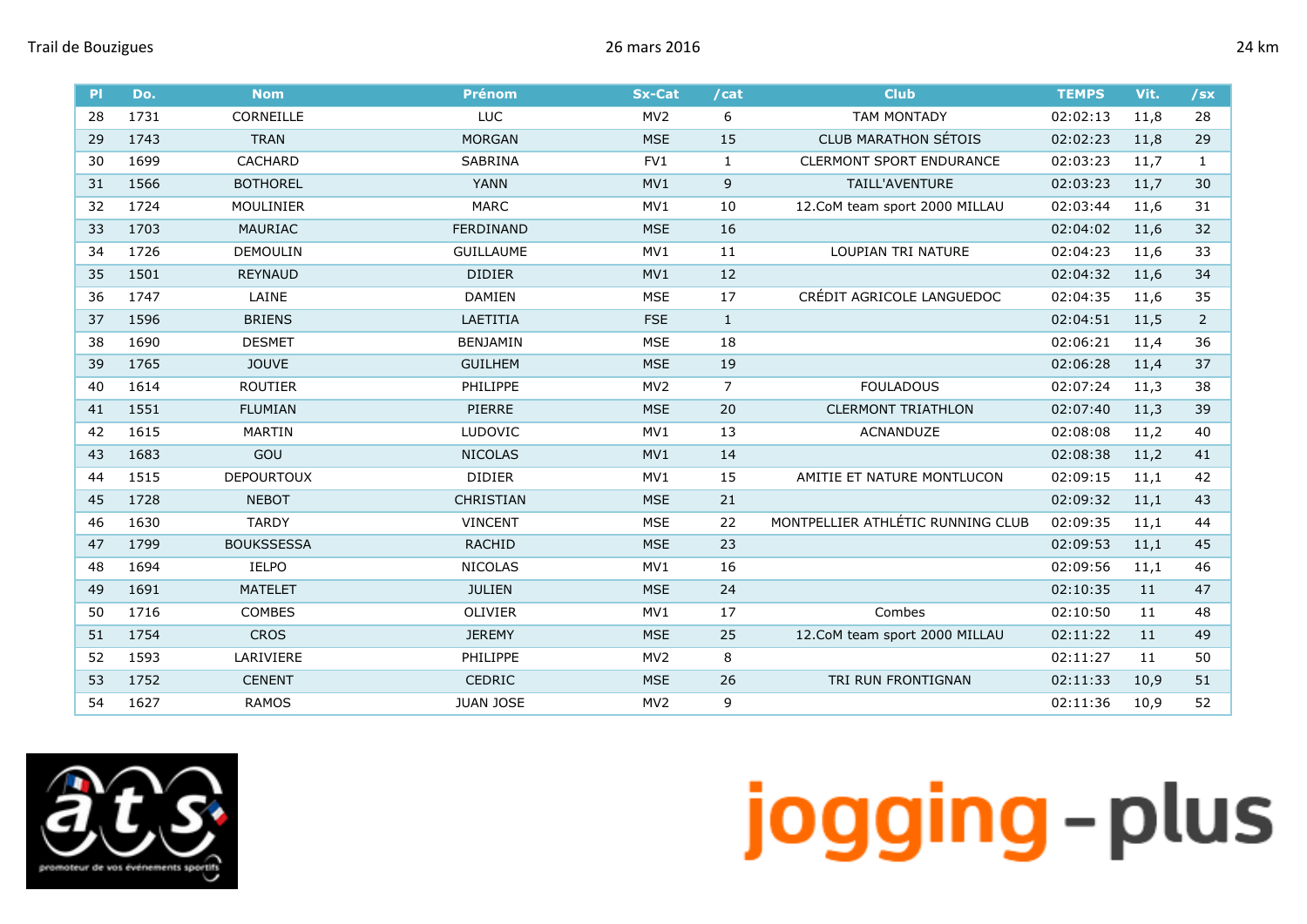| .T<br>ш |
|---------|
|---------|

| PI | Do.  | <b>Nom</b>        | <b>Prénom</b>     | <b>Sx-Cat</b>   | /cat           | <b>Club</b>                         | <b>TEMPS</b> | Vit. | $/$ sx |
|----|------|-------------------|-------------------|-----------------|----------------|-------------------------------------|--------------|------|--------|
| 55 | 1651 | <b>GUARDIA</b>    | <b>JEAN LUC</b>   | MV3             | $\mathbf{1}$   | <b>NL 91</b>                        | 02:11:45     | 10,9 | 53     |
| 56 | 1543 | <b>ANDI GREFA</b> | <b>FROILAN</b>    | <b>MSE</b>      | 27             | MAGUELONE JOGGING                   | 02:11:46     | 10,9 | 54     |
| 57 | 1689 | <b>LOPEZ</b>      | <b>MORGAN</b>     | <b>MSE</b>      | 28             |                                     | 02:11:50     | 10,9 | 55     |
| 58 | 1781 | PHILIBERT         | <b>SANDRA</b>     | FV1             | $\overline{2}$ | athlenimes 30                       | 02:11:51     | 10,9 | 3      |
| 59 | 1722 | <b>SARCY</b>      | <b>TONY</b>       | MV1             | 18             |                                     | 02:12:00     | 10,9 | 56     |
| 60 | 1634 | <b>MASSON</b>     | VALÉRIE           | FV1             | 3              |                                     | 02:12:05     | 10,9 | 4      |
| 61 | 1760 | <b>HANS</b>       | <b>YOANN</b>      | <b>MSE</b>      | 29             |                                     | 02:12:17     | 10,9 | 57     |
| 62 | 1693 | VALTIERRA         | <b>JEROME</b>     | MV1             | 19             | <b>ENTENTE POUSSAN BALARUC</b>      | 02:12:18     | 10,9 | 58     |
| 63 | 1605 | <b>BOUCHER</b>    | MICKAEL           | <b>MSE</b>      | 30             | team 974                            | 02:12:21     | 10,9 | 59     |
| 64 | 1613 | <b>GUIRAUD</b>    | <b>THOMAS</b>     | <b>MSE</b>      | 31             | Bande de trailcassés                | 02:12:36     | 10,9 | 60     |
| 65 | 1696 | <b>HERISSON</b>   | <b>FRANCK</b>     | MV1             | 20             | SPIRIDON CLUB DE LODEVE             | 02:12:41     | 10,9 | 61     |
| 66 | 1585 | <b>BESSOUD</b>    | <b>FREDERIC</b>   | <b>MSE</b>      | 32             |                                     | 02:13:00     | 10,8 | 62     |
| 67 | 1768 | D'ORSO            | PHILIPPE          | MV <sub>2</sub> | 10             | LES LOUPS OCCITANS / GENERATION SED | 02:13:02     | 10,8 | 63     |
| 68 | 1762 | <b>DIMAIO</b>     | <b>ALEXANDRE</b>  | <b>MSE</b>      | 33             |                                     | 02:13:28     | 10,8 | 64     |
| 69 | 1626 | <b>MALET</b>      | <b>LAURENT</b>    | MV1             | 21             | <b>START Montpellier</b>            | 02:13:51     | 10,8 | 65     |
| 70 | 1735 | COQUARD           | <b>CHRISTOPHE</b> | MV1             | 22             |                                     | 02:14:06     | 10,7 | 66     |
| 71 | 1741 | <b>FONCROSE</b>   | <b>PASCAL</b>     | MV1             | 23             | Team globetrailers                  | 02:14:08     | 10,7 | 67     |
| 72 | 1558 | <b>PLANCHER</b>   | <b>STEVE</b>      | <b>MSE</b>      | 34             | <b>COURIR A VAUVERT</b>             | 02:14:12     | 10,7 | 68     |
| 73 | 1714 | PARIZE            | <b>JOEL</b>       | MV <sub>2</sub> | 11             | HORIBA MEDICAL                      | 02:14:21     | 10,7 | 69     |
| 74 | 1648 | <b>FRA</b>        | <b>PHILIPPE</b>   | MV1             | 24             | CROCO D AIRAIN TIRATHLON NIMES      | 02:14:46     | 10.7 | 70     |
| 75 | 1785 | <b>HOBT</b>       | <b>CYRIL</b>      | MV1             | 25             | <b>BOL D'AIR GIGNACOIS</b>          | 02:15:32     | 10,6 | 71     |
| 76 | 1899 | LAUZE             | <b>ROMAIN</b>     | <b>MSE</b>      | 35             |                                     | 02:15:46     | 10,6 | 72     |
| 77 | 1886 | <b>DOLCI</b>      | <b>DAVID</b>      | <b>MSE</b>      | 36             |                                     | 02:16:10     | 10,6 | 73     |
| 78 | 1695 | <b>MOULIN</b>     | <b>ALAIN</b>      | MV1             | 26             |                                     | 02:16:24     | 10,6 | 74     |
| 79 | 1686 | <b>CHARRAULT</b>  | <b>PASCAL</b>     | MV <sub>2</sub> | 12             | <b>CEAB</b>                         | 02:16:51     | 10,5 | 75     |
| 80 | 1526 | ATHLAN-GUYOT      | <b>SOFER</b>      | MV1             | 27             |                                     | 02:17:03     | 10,5 | 76     |
| 81 | 1597 | <b>POLICE</b>     | VALENTIN          | <b>MJU</b>      | $\mathbf{1}$   | SPIRIDON LODEVE                     | 02:17:13     | 10,5 | 77     |

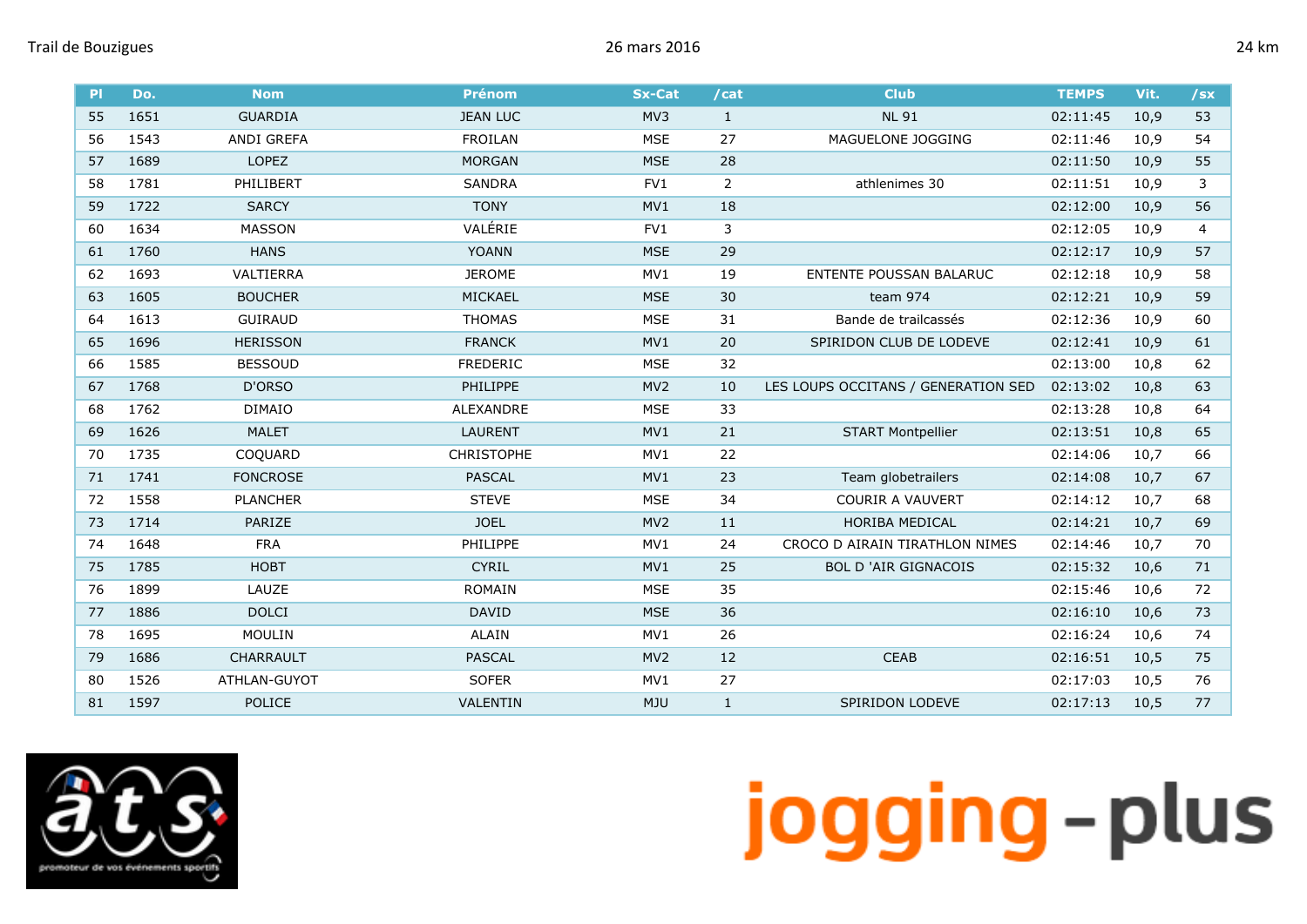| PI  | Do.  | <b>Nom</b>        | <b>Prénom</b>      | <b>Sx-Cat</b>   | /cat           | <b>Club</b>                       | <b>TEMPS</b> | Vit. | /sx            |
|-----|------|-------------------|--------------------|-----------------|----------------|-----------------------------------|--------------|------|----------------|
| 82  | 1745 | <b>BUREAU</b>     | <b>ERIC</b>        | <b>MSE</b>      | 37             |                                   | 02:17:16     | 10,5 | 78             |
| 83  | 1518 | <b>AUBENOUE</b>   | <b>STANISLAW</b>   | MV1             | 28             |                                   | 02:17:31     | 10,5 | 79             |
| 84  | 1654 | <b>NAL</b>        | <b>CHRISTOPHE</b>  | MV1             | 29             |                                   | 02:18:21     | 10,4 | 80             |
| 85  | 1550 | <b>GENSAC</b>     | <b>DAVID</b>       | <b>MSE</b>      | 38             | POMPIER FRONTIGNAN                | 02:18:25     | 10,4 | 81             |
| 86  | 1631 | CARVALHO          | <b>GABRIEL</b>     | <b>MSE</b>      | 39             | MONTPELLIER ATHLÉTIC RUNNING CLUB | 02:18:33     | 10,4 | 82             |
| 87  | 1511 | <b>SANCHIZ</b>    | <b>FREDERIC</b>    | MV1             | 30             | Vtthau                            | 02:19:09     | 10,3 | 83             |
| 88  | 1723 | <b>CATHALA</b>    | IRÉNÉ              | MV1             | 31             |                                   | 02:19:24     | 10,3 | 84             |
| 89  | 1622 | <b>BANCAUD</b>    | <b>CHRISTIAN</b>   | MV <sub>2</sub> | 13             |                                   | 02:19:33     | 10,3 | 85             |
| 90  | 1712 | <b>CHALLIER</b>   | ERIC               | MV1             | 32             | <b>COUREUR DE PETITE CAMARGUE</b> | 02:19:38     | 10,3 | 86             |
| 91  | 1527 | <b>HUGOT</b>      | <b>DIDIER</b>      | MV3             | $\overline{2}$ | BOUZIGUES!!                       | 02:19:44     | 10,3 | 87             |
| 92  | 1619 | PARGOIRE          | <b>CHRISTOPHE</b>  | MV1             | 33             |                                   | 02:20:13     | 10,3 | 88             |
| 93  | 1625 | <b>COURTOIS</b>   | <b>DAVID</b>       | MV1             | 34             |                                   | 02:20:13     | 10,3 | 89             |
| 94  | 1657 | <b>POURTIER</b>   | RENÉ               | MV1             | 35             |                                   | 02:20:32     | 10,2 | 90             |
| 95  | 1692 | <b>GARRIGUES</b>  | <b>PATRICK</b>     | MV <sub>2</sub> | 14             | Le team des sacoches              | 02:20:47     | 10,2 | 91             |
| 96  | 1635 | <b>BASTOUL</b>    | <b>JOCELYN</b>     | MV1             | 36             | <b>AUCUN</b>                      | 02:20:48     | 10,2 | 92             |
| 97  | 1587 | <b>ALLEGOET</b>   | <b>ERIC</b>        | MV <sub>2</sub> | 15             | <b>BASKETS FUMANTES</b>           | 02:20:50     | 10,2 | 93             |
| 98  | 1793 | <b>DUMERY</b>     | LAURENT            | MV1             | 37             |                                   | 02:20:54     | 10,2 | 94             |
| 99  | 1504 | LARRABURE         | <b>PASCALES</b>    | FV <sub>2</sub> | $\mathbf{1}$   | LÉZITRAIL 34                      | 02:20:54     | 10,2 | 5              |
| 100 | 1783 | <b>BILLAULT</b>   | MICKAEL            | <b>MSE</b>      | 40             |                                   | 02:20:58     | 10,2 | 95             |
| 101 | 1547 | <b>GEORGE</b>     | <b>MARIE PAULE</b> | FV <sub>2</sub> | $\overline{2}$ | <b>ASAD AUBENAS</b>               | 02:21:02     | 10,2 | 6              |
| 102 | 1612 | <b>PEREZ</b>      | <b>DANIEL</b>      | MV1             | 38             |                                   | 02:21:06     | 10,2 | 96             |
| 103 | 1608 | <b>ROBERT</b>     | <b>JÉRÔME</b>      | MV1             | 39             |                                   | 02:21:19     | 10,2 | 97             |
| 104 | 1611 | ANDREASSIAN       | <b>PHILIPPE</b>    | MV1             | 40             |                                   | 02:21:23     | 10,2 | 98             |
| 105 | 1725 | <b>SALVAN</b>     | <b>NATHALIE</b>    | FV <sub>1</sub> | 4              | 12.CoM team sport 2000 MILLAU     | 02:21:30     | 10,2 | $\overline{7}$ |
| 106 | 1514 | VERGÉ             | <b>ALAIN</b>       | MV1             | 41             | SAPEURS-POMPIERS SETE             | 02:21:44     | 10,2 | 99             |
| 107 | 1688 | <b>WOILGRAFFE</b> | <b>LAURENT</b>     | MV1             | 42             | <b>VEDAS ENDURANCE</b>            | 02:21:47     | 10,2 | 100            |
| 108 | 1507 | <b>MARHDOUR</b>   | MARIE              | FV <sub>2</sub> | 3              | Amicale coureurs de fond          | 02:21:49     | 10,2 | 8              |

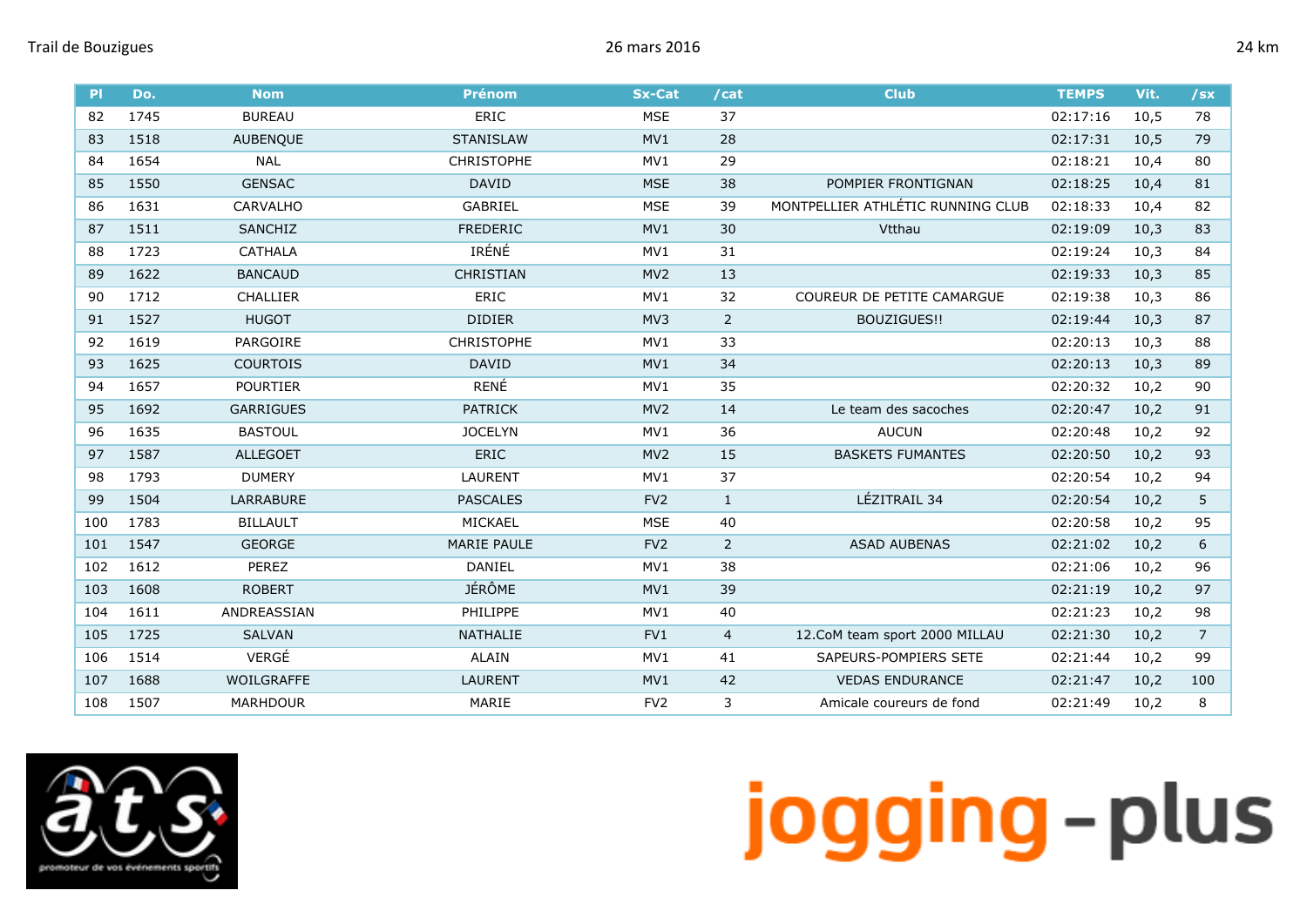| <b>PI</b> | Do.  | <b>Nom</b>        | <b>Prénom</b>    | <b>Sx-Cat</b>   | /cat           | <b>Club</b>                  | <b>TEMPS</b> | Vit. | $/$ sx |
|-----------|------|-------------------|------------------|-----------------|----------------|------------------------------|--------------|------|--------|
| 109       | 1727 | ABILY             | SOPHIE           | <b>FSE</b>      | $\overline{2}$ | TRIATHLON CLUB MONTALBANAIS  | 02:21:52     | 10,2 | 9      |
| 110       | 1520 | <b>BOINON</b>     | LUC              | MV <sub>2</sub> | 16             | feyzin / venissieux          | 02:21:53     | 10,1 | 101    |
| 111       | 1663 | <b>BORIE</b>      | <b>CHRISTIAN</b> | MV <sub>2</sub> | 17             | <b>BIPEDES DE LA VAUNAGE</b> | 02:22:02     | 10,1 | 102    |
| 112       | 1749 | <b>VAILLS</b>     | JEAN SÉBASTIEN   | MV1             | 43             |                              | 02:22:11     | 10,1 | 103    |
| 113       | 1751 | <b>LEROY</b>      | PHILIPPE         | MV3             | 3              | LA FOULEE MEYNOISE           | 02:22:12     | 10,1 | 104    |
| 114       | 1656 | <b>BONO</b>       | <b>CLAUDE</b>    | MV4             | $\mathbf{1}$   | <b>SCAC</b>                  | 02:22:19     | 10,1 | 105    |
| 115       | 1582 | <b>ARTAUD</b>     | <b>DANIEL</b>    | MV <sub>2</sub> | 18             |                              | 02:22:23     | 10,1 | 106    |
| 116       | 1618 | <b>CADENA</b>     | <b>STÉPHANE</b>  | MV1             | 44             |                              | 02:22:43     | 10,1 | 107    |
| 117       | 1575 | <b>GIRARD</b>     | <b>LIONEL</b>    | MV1             | 45             | <b>Balaruc</b>               | 02:22:52     | 10,1 | 108    |
| 118       | 1565 | <b>CATHALA</b>    | SANDRINE         | FV <sub>1</sub> | 5              | <b>TRIRUN FRONTIGNAN</b>     | 02:23:05     | 10,1 | 10     |
| 119       | 1736 | <b>MUNOZ</b>      | <b>RENAUD</b>    | <b>MSE</b>      | 41             |                              | 02:23:09     | 10,1 | 109    |
| 120       | 1506 | <b>HARDMAN</b>    | <b>JACKIE</b>    | FV3             | $\mathbf{1}$   | <b>BEVERLEY AC</b>           | 02:23:38     | 10   | 11     |
| 121       | 1576 | <b>BELOT</b>      | <b>PASCAL</b>    | MV1             | 46             | <b>TOBESPORT</b>             | 02:23:44     | 10   | 110    |
| 122       | 1577 | <b>ALLAIN</b>     | MATHIEU          | <b>MSE</b>      | 42             |                              | 02:23:47     | 10   | 111    |
| 123       | 1643 | <b>GUY</b>        | <b>CÉDRIC</b>    | <b>MSE</b>      | 43             |                              | 02:24:18     | 10   | 112    |
| 124       | 1521 | <b>VIVIA</b>      | LAURENT          | MV1             | 47             | <b>VTT MILHAUD</b>           | 02:25:26     | 9,9  | 113    |
| 125       | 1554 | PAUL              | <b>BENOIT</b>    | <b>MSE</b>      | 44             | Vtthau                       | 02:26:25     | 9,8  | 114    |
| 126       | 1718 | <b>BRAGER</b>     | <b>PATRICK</b>   | MV1             | 48             |                              | 02:26:32     | 9,8  | 115    |
| 127       | 1537 | <b>VIALA</b>      | <b>BRUNO</b>     | MV <sub>2</sub> | 19             |                              | 02:26:33     | 9,8  | 116    |
| 128       | 1517 | <b>DANDEL</b>     | MICHAEL          | MV1             | 49             |                              | 02:27:02     | 9,8  | 117    |
| 129       | 1666 | <b>PARMENTIER</b> | AURÉLIEN         | <b>MSE</b>      | 45             | POMPIERS DE PARIS            | 02:27:07     | 9,8  | 118    |
| 130       | 1702 | D'ANTONIO         | MAURIZIO         | MV1             | 50             |                              | 02:27:26     | 9,8  | 119    |
| 131       | 1669 | <b>AGOUMALLAH</b> | <b>HOUARI</b>    | <b>MSE</b>      | 46             | POMPIERS DE PARIS            | 02:27:32     | 9,8  | 120    |
| 132       | 1758 | <b>BESSE</b>      | PHILIPPE         | MV <sub>2</sub> | 20             | SPORT NATURE HAUTE LOZER     | 02:28:26     | 9,7  | 121    |
| 133       | 1792 | <b>CHRISTOL</b>   | <b>FRANÇOIS</b>  | MV1             | 51             |                              | 02:28:34     | 9,7  | 122    |
| 134       | 1549 | LAYROLLE          | <b>ROLAND</b>    | MV <sub>2</sub> | 21             |                              | 02:28:43     | 9,7  | 123    |
| 135       | 1584 | <b>PLANCHER</b>   | <b>DOMINIQUE</b> | MV <sub>2</sub> | 22             |                              | 02:28:48     | 9,7  | 124    |

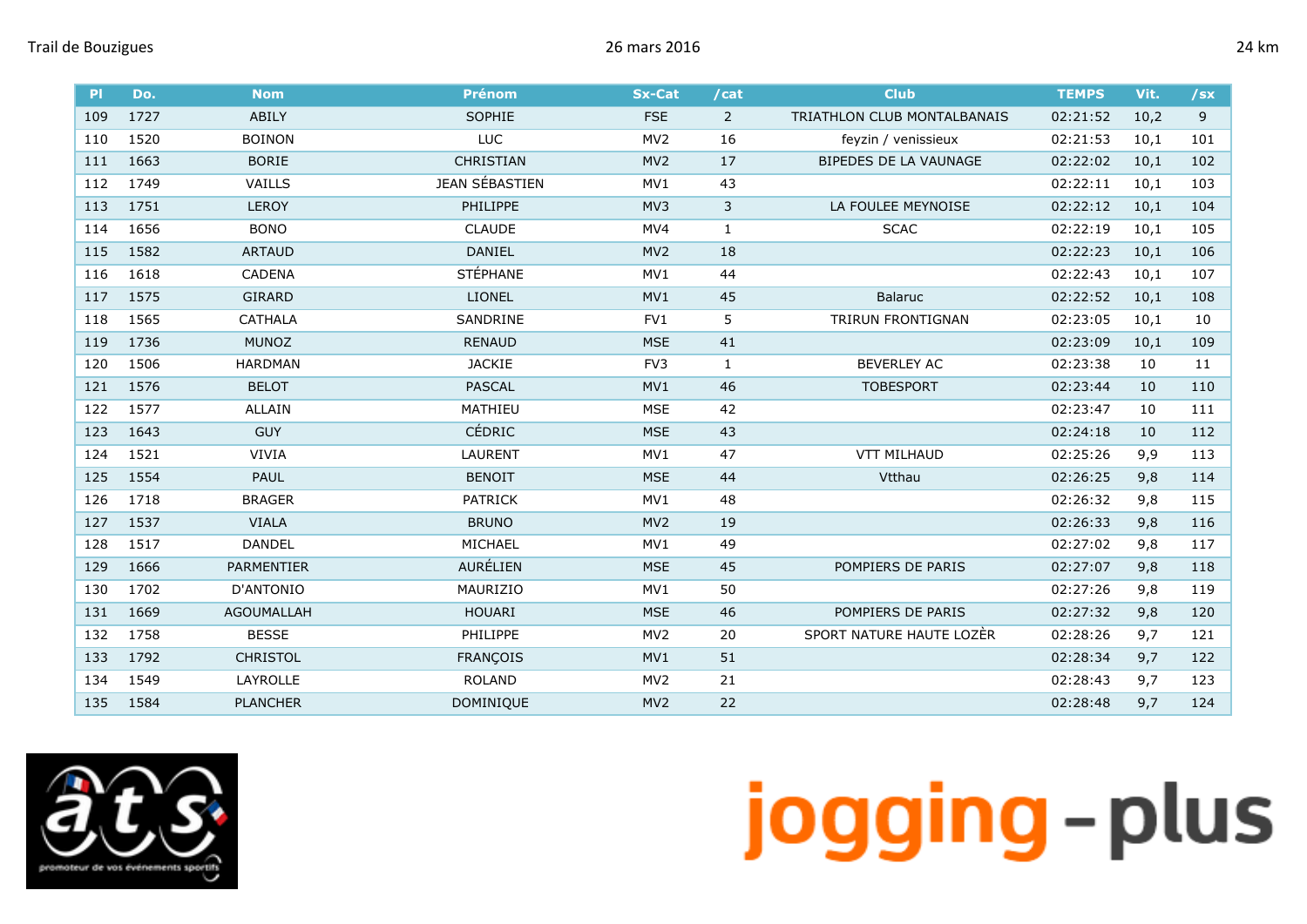| PI  | Do.  | <b>Nom</b>        | <b>Prénom</b>       | <b>Sx-Cat</b>   | /cat           | <b>Club</b>                        | <b>TEMPS</b> | Vit. | /sx |
|-----|------|-------------------|---------------------|-----------------|----------------|------------------------------------|--------------|------|-----|
| 136 | 1784 | <b>PONSART</b>    | MICHEL              | MV <sub>2</sub> | 23             | LE BOL D'AIR GIGNACOIS             | 02:28:56     | 9,7  | 125 |
| 137 | 1513 | <b>REYGNIER</b>   | <b>PHILIPPE</b>     | MV1             | 52             | aucun                              | 02:29:11     | 9,7  | 126 |
| 138 | 1710 | <b>BRUSSET</b>    | <b>DAVID</b>        | MV1             | 53             | <b>JOGGING LAVERUNE</b>            | 02:29:24     | 9,6  | 127 |
| 139 | 1681 | <b>SIMON</b>      | DOMINIQUE           | FV <sub>2</sub> | $\overline{4}$ | jogging laverune                   | 02:29:26     | 9,6  | 12  |
| 140 | 1705 | <b>BERRUEZO</b>   | <b>MARC</b>         | MV3             | 4              | <b>ATAC AGDE</b>                   | 02:29:27     | 9,6  | 128 |
| 141 | 1780 | <b>MAUREL</b>     | <b>VIRGINIE</b>     | <b>FSE</b>      | 3              | <b>COURIR A VAUVERT</b>            | 02:29:29     | 9,6  | 13  |
| 142 | 1660 | <b>DIAZ</b>       | <b>MARIE CARMEN</b> | FV1             | 6              | <b>COURIR ENTRE POTES</b>          | 02:29:33     | 9,6  | 14  |
| 143 | 1570 | <b>RENOU</b>      | <b>EMMANUEL</b>     | <b>MSE</b>      | 47             | <b>ASP NIMES</b>                   | 02:29:51     | 9,6  | 129 |
| 144 | 1530 | <b>BOUQUET</b>    | CAROLINE            | <b>FSE</b>      | 4              |                                    | 02:29:53     | 9,6  | 15  |
| 145 | 1538 | GIL               | BENJAMIN            | <b>MSE</b>      | 48             |                                    | 02:29:53     | 9,6  | 130 |
| 146 | 1662 | <b>LEBRETON</b>   | <b>CHRISTOPHE</b>   | MV1             | 54             | Vtthau                             | 02:29:56     | 9,6  | 131 |
| 147 | 1732 | <b>CLAVEL</b>     | <b>NATHALIE</b>     | FV1             | $\overline{7}$ | <b>JOGGING LAVERUNE</b>            | 02:30:05     | 9,6  | 16  |
| 148 | 1574 | LOUBIERE          | ANDRE               | MV3             | 5              | ENTENTE BALARUC LE VIEUX / POUSSAN | 02:30:14     | 9,6  | 132 |
| 149 | 1573 | <b>CADENA</b>     | <b>JEFFERSON</b>    | <b>MSE</b>      | 49             |                                    | 02:30:42     | 9,6  | 133 |
| 150 | 1888 | <b>JOVIADO</b>    | <b>SYLVIE</b>       | FV <sub>2</sub> | 5              |                                    | 02:31:22     | 9,5  | 17  |
| 151 | 1796 | <b>NOUGUIER</b>   | <b>CARINE</b>       | FV1             | 8              |                                    | 02:31:32     | 9,5  | 18  |
| 152 | 1533 | <b>DIDIER</b>     | <b>FREDERIC</b>     | MV1             | 55             |                                    | 02:31:57     | 9,5  | 134 |
| 153 | 1889 | <b>PONSET</b>     | <b>OLIVIER</b>      | MV3             | 6              |                                    | 02:32:07     | 9,5  | 135 |
| 154 | 1534 | <b>MARTIN</b>     | PHILIPPE            | MV <sub>2</sub> | 24             |                                    | 02:32:21     | 9,5  | 136 |
| 155 | 1897 | <b>GERVASONI</b>  | <b>FRANCINE</b>     | <b>FSE</b>      | 5              |                                    | 02:32:38     | 9,4  | 19  |
| 156 | 1772 | <b>DUARTE</b>     | <b>KRIS</b>         | <b>MSE</b>      | 50             |                                    | 02:32:56     | 9,4  | 137 |
| 157 | 1632 | <b>BADACHAOUI</b> | <b>JENNIFER</b>     | <b>FSE</b>      | 6              | MONTPELLIER ATHLÉTIC RUNNING CLUB  | 02:32:57     | 9,4  | 20  |
| 158 | 1717 | ANSELME           | <b>CATHY</b>        | FV <sub>2</sub> | 6              |                                    | 02:32:58     | 9,4  | 21  |
| 159 | 1674 | <b>GERBEAUX</b>   | <b>BRUNO</b>        | <b>MSE</b>      | 51             | POMPIERS DE PARIS                  | 02:33:01     | 9,4  | 138 |
| 160 | 1528 | <b>GRUCKER</b>    | <b>CINDYA</b>       | <b>FSE</b>      | $\overline{7}$ |                                    | 02:33:01     | 9,4  | 22  |
| 161 | 1672 | <b>WORONTZOF</b>  | <b>ALEXANDRE</b>    | <b>MSE</b>      | 52             | POMPIERS DE PARIS                  | 02:33:02     | 9,4  | 139 |
| 162 | 1668 | DE OLIVEIRA       | SÉBASTIEN           | <b>MSE</b>      | 53             | POMPIERS DE PARIS                  | 02:33:03     | 9,4  | 140 |

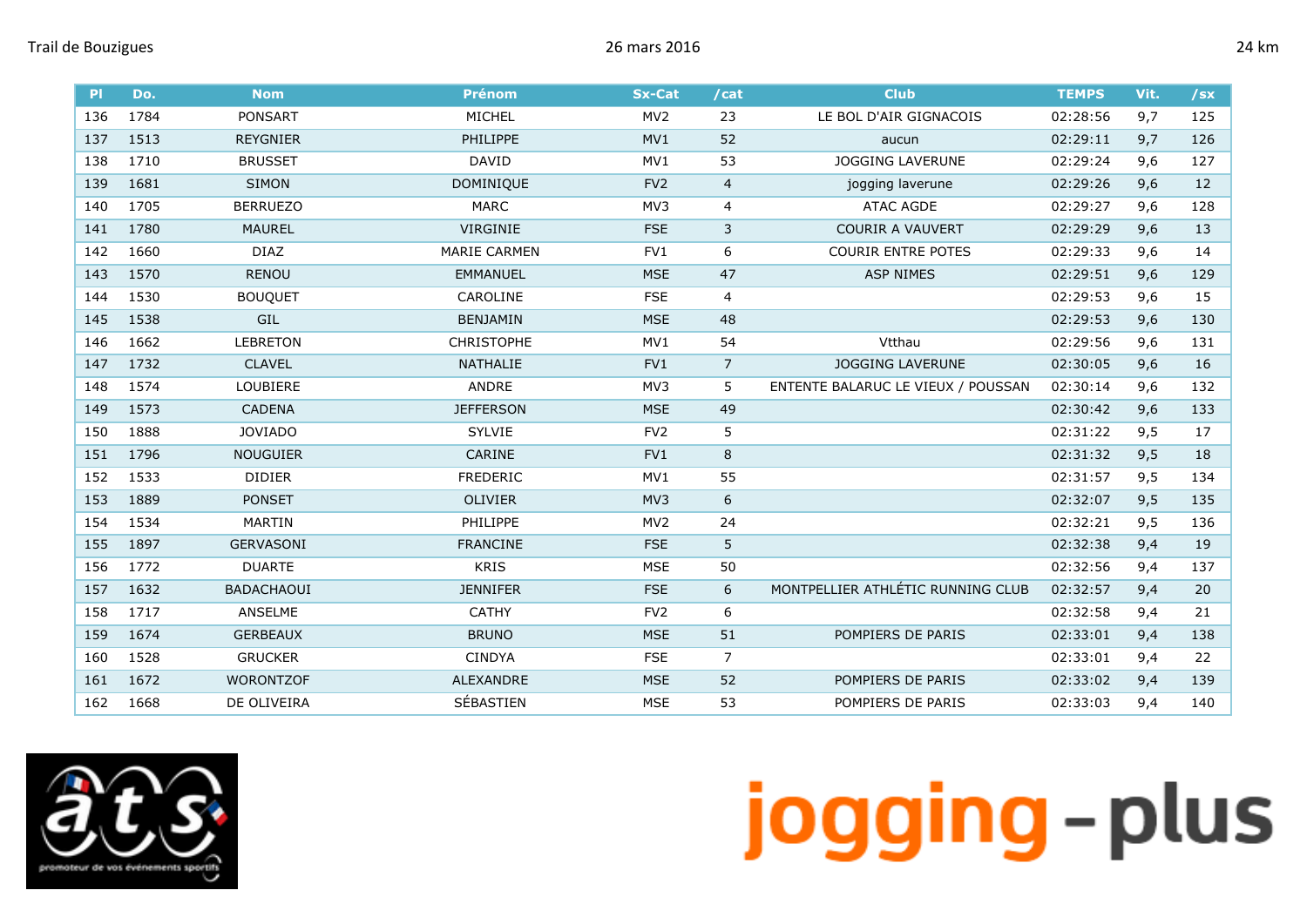| P   | Do.  | <b>Nom</b>         | <b>Prénom</b>   | <b>Sx-Cat</b>   | /cat           | <b>Club</b>                       | <b>TEMPS</b> | Vit. | $/$ sx |
|-----|------|--------------------|-----------------|-----------------|----------------|-----------------------------------|--------------|------|--------|
| 163 | 1767 | <b>LHEUREUX</b>    | MICHEL          | MV1             | 56             | <b>VIAS TRAIL-RUNNING</b>         | 02:33:10     | 9,4  | 141    |
| 164 | 1733 | COURTAUD           | <b>ROMAIN</b>   | <b>MSE</b>      | 54             | MONTPELLIER ATHLÉTIC RUNNING CLUB | 02:33:22     | 9,4  | 142    |
| 165 | 1541 | <b>MAJOULET</b>    | <b>OLIVIER</b>  | <b>MSE</b>      | 55             |                                   | 02:33:37     | 9,4  | 143    |
| 166 | 1548 | <b>ISER</b>        | RENÉ            | MV3             | $\overline{7}$ | <b>ASAD AUBENAS</b>               | 02:34:03     | 9,3  | 144    |
| 167 | 1680 | ZWAENEPOEL         | MICHEL          | MV <sub>2</sub> | 25             |                                   | 02:34:16     | 9,3  | 145    |
| 168 | 1592 | <b>BALESTE</b>     | <b>SYLVIE</b>   | FV <sub>2</sub> | $\overline{7}$ |                                   | 02:34:21     | 9,3  | 23     |
| 169 | 1665 | DAU                | JEAN-FRANCOIS   | MV <sub>2</sub> | 26             |                                   | 02:34:42     | 9,3  | 146    |
| 170 | 1761 | <b>GUIBAL</b>      | <b>DIDIER</b>   | MV <sub>2</sub> | 27             | PPO <sub>2</sub>                  | 02:35:06     | 9,3  | 147    |
| 171 | 1553 | <b>AUBERTIN</b>    | CAROLINE        | <b>FSE</b>      | 8              | Vtthau                            | 02:35:10     | 9,3  | 24     |
| 172 | 1523 | GRIVEAU            | <b>DIDIER</b>   | MV3             | 8              |                                   | 02:35:27     | 9,3  | 148    |
| 173 | 1601 | DI CARLO           | <b>GUY</b>      | MV3             | 9              |                                   | 02:35:33     | 9,3  | 149    |
| 174 | 1588 | <b>PORTE</b>       | CORINNE         | FV <sub>2</sub> | 8              | <b>BASKETS FUMANTES</b>           | 02:35:34     | 9,3  | 25     |
| 175 | 1591 | <b>GROSSI</b>      | SANDRINE        | <b>FSE</b>      | $\mathsf 9$    | Fan'Run                           | 02:35:52     | 9,2  | 26     |
| 176 | 1676 | <b>POMART</b>      | <b>BRUNO</b>    | MV <sub>2</sub> | 28             | Belflou running team              | 02:36:02     | 9,2  | 150    |
| 177 | 1687 | LE GALL CHAARRAULT | VIRGINIE        | FV1             | 9              | <b>CEAB</b>                       | 02:36:02     | 9,2  | 27     |
| 178 | 1764 | <b>MERTENS</b>     | ALBAN           | MV1             | 57             |                                   | 02:36:15     | 9,2  | 151    |
| 179 | 1778 | <b>NAUGHTON</b>    | <b>MELEESA</b>  | <b>FSE</b>      | 10             |                                   | 02:36:29     | 9,2  | 28     |
| 180 | 1623 | <b>ARLOT</b>       | <b>FRANCK</b>   | MV1             | 58             |                                   | 02:36:45     | 9,2  | 152    |
| 181 | 1529 | <b>CHARLES</b>     | <b>LIONEL</b>   | MV <sub>2</sub> | 29             |                                   | 02:36:47     | 9,2  | 153    |
| 182 | 1757 | GOMEZ              | <b>DAMIEN</b>   | MV <sub>2</sub> | 30             | MEZE                              | 02:37:32     | 9,1  | 154    |
| 183 | 1746 | <b>IZARD</b>       | <b>PHILIPPE</b> | MV1             | 59             |                                   | 02:37:52     | 9,1  | 155    |
| 184 | 1633 | <b>MOSER</b>       | LISE            | <b>FSE</b>      | 11             | L.R Water Polo                    | 02:37:59     | 9,1  | 29     |
| 185 | 1531 | <b>DURAN</b>       | LAURE           | FV1             | 10             |                                   | 02:38:00     | 9,1  | 30     |
| 186 | 1595 | BIZZINI            | <b>GERARD</b>   | MV3             | 10             | vic-la-gardiole                   | 02:38:04     | 9,1  | 156    |
| 187 | 1773 | <b>BOUCAU</b>      | <b>JULIE</b>    | <b>FSE</b>      | 12             | ATHLÉ NIMES 30                    | 02:38:06     | 9,1  | 31     |
| 188 | 1503 | <b>RANSON</b>      | <b>NINON</b>    | FV1             | 11             | <b>ASEMM RUNNING</b>              | 02:38:24     | 9,1  | 32     |
| 189 | 1790 | <b>VABRE</b>       | STÉPHANIE       | FV1             | 12             | TRI RUN FRONTIGNAN                | 02:38:43     | 9,1  | 33     |

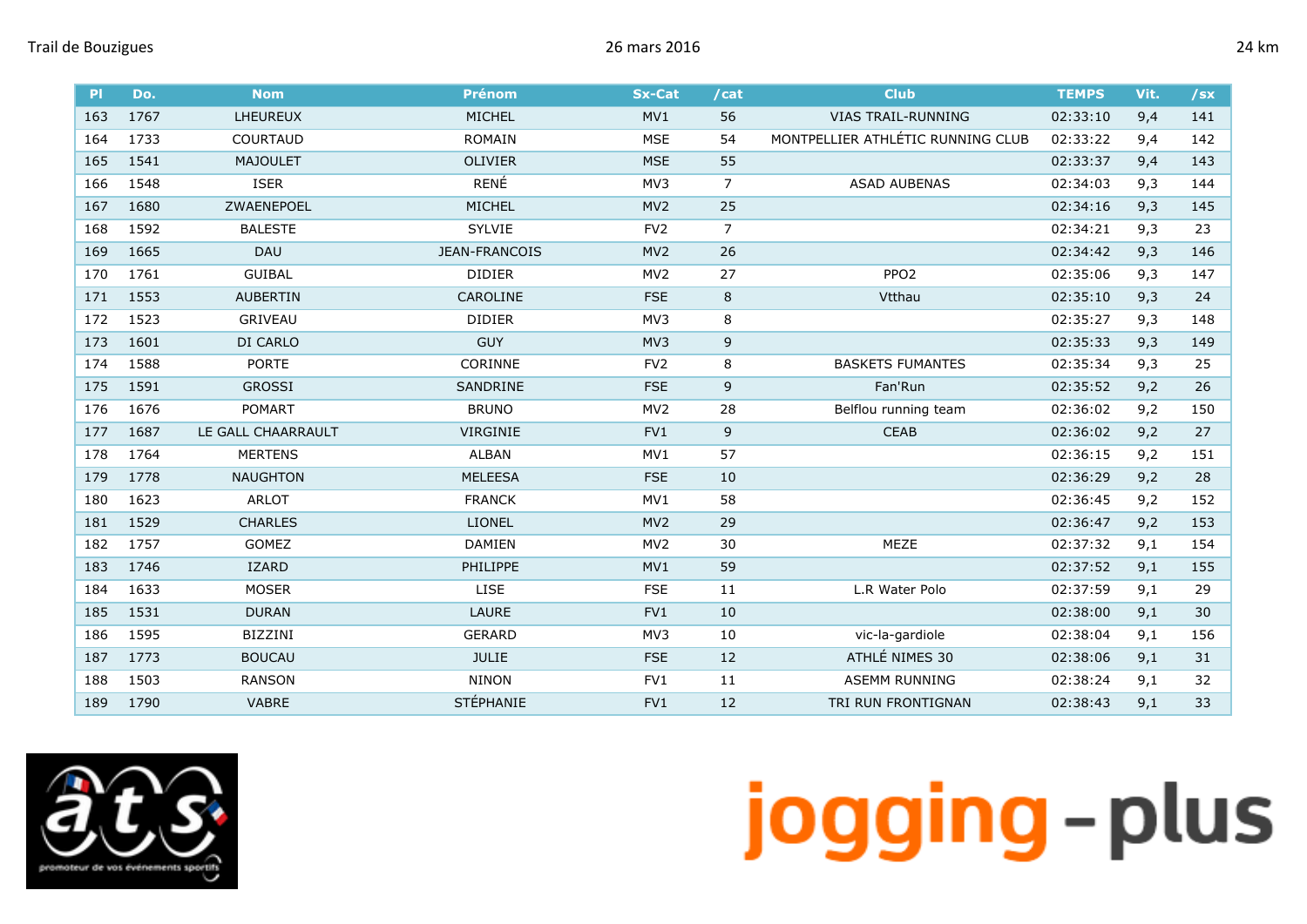| .T<br>ш |
|---------|
|---------|

| P   | Do.  | <b>Nom</b>        | <b>Prénom</b>      | <b>Sx-Cat</b>   | /cat | <b>Club</b>                 | <b>TEMPS</b> | Vit. | $\sqrt{sx}$ |
|-----|------|-------------------|--------------------|-----------------|------|-----------------------------|--------------|------|-------------|
| 190 | 1589 | <b>REVOL</b>      | <b>GILLES</b>      | MV1             | 60   |                             | 02:38:57     | 9,1  | 157         |
| 191 | 1719 | <b>MARTINEZ</b>   | <b>JEAN-YVES</b>   | MV <sub>2</sub> | 31   | <b>JOGGING LAVERUNE</b>     | 02:39:10     | 9    | 158         |
| 192 | 1602 | <b>ENSUQUE</b>    | <b>GILLES</b>      | MV <sub>2</sub> | 32   | TEAM VML-OBJECTIF IMMO      | 02:39:34     | 9    | 159         |
| 193 | 1647 | <b>DELORME</b>    | <b>CHRISROPHE</b>  | MV1             | 61   | LES BRAS CASSÉS             | 02:39:49     | 9    | 160         |
| 194 | 1606 | <b>MARTEL</b>     | YVES MARIE         | <b>MSE</b>      | 56   | LES BRAS CASSÉS             | 02:39:50     | 9    | 161         |
| 195 | 1763 | <b>ESTOURNET</b>  | <b>THIBAUT</b>     | <b>MSE</b>      | 57   |                             | 02:40:05     | 9    | 162         |
| 196 | 1729 | <b>VERGER</b>     | <b>ESTELLE</b>     | FV1             | 13   |                             | 02:40:12     | 9    | 34          |
| 197 | 1734 | <b>BARTOLAMI</b>  | <b>SYLVAIN</b>     | MV <sub>2</sub> | 33   |                             | 02:40:34     | 9    | 163         |
| 198 | 1594 | <b>VERRIÈS</b>    | <b>EGLANTYNE</b>   | <b>FSE</b>      | 13   |                             | 02:40:51     | 9    | 35          |
| 199 | 1713 | MALLIÉ            | <b>JULIEN</b>      | MV1             | 62   | Carnon                      | 02:40:55     | 8,9  | 164         |
| 200 | 1609 | <b>JOUNIN</b>     | <b>LAURENT</b>     | MV <sub>2</sub> | 34   |                             | 02:41:22     | 8,9  | 165         |
| 201 | 1546 | <b>RENE</b>       | <b>JEAN CLAUDE</b> | MV <sub>3</sub> | 11   | <b>JOGGING LAVERUNE</b>     | 02:41:43     | 8,9  | 166         |
| 202 | 1555 | <b>FREYDIER</b>   | <b>REMI</b>        | MV1             | 63   | MAGUELONE JOGGING           | 02:41:45     | 8,9  | 167         |
| 203 | 1556 | <b>POTTIER</b>    | <b>ALAIN</b>       | MV <sub>2</sub> | 35   | MAGUELONE JOGGING           | 02:41:48     | 8,9  | 168         |
| 204 | 1624 | MALLOL            | <b>CEDRIC</b>      | MV1             | 64   | Team du Roc de la Lune (12) | 02:41:50     | 8,9  | 169         |
| 205 | 1505 | <b>MOLINIER</b>   | WILLIAM            | MV1             | 65   |                             | 02:41:50     | 8,9  | 170         |
| 206 | 1748 | <b>GAUTHERET</b>  | PIERRE             | MV3             | 12   |                             | 02:41:54     | 8,9  | 171         |
| 207 | 1679 | <b>LECLERCO</b>   | <b>ERIC</b>        | MV1             | 66   |                             | 02:42:22     | 8,9  | 172         |
| 208 | 1730 | <b>LEBRUN</b>     | <b>CECILE</b>      | FV1             | 14   | <b>VEDAS ENDURANCE</b>      | 02:42:24     | 8,9  | 36          |
| 209 | 1709 | <b>BRUSSET</b>    | <b>CHRISTELLE</b>  | FV1             | 15   | <b>JOGGING LAVERUNE</b>     | 02:42:26     | 8,9  | 37          |
| 210 | 1636 | <b>ANGOT</b>      | <b>GILLES</b>      | MV1             | 67   |                             | 02:42:39     | 8,9  | 173         |
| 211 | 1604 | <b>PRUVOST</b>    | RÉGINALD           | MV1             | 68   | <b>JOGGING LAVERUNE</b>     | 02:42:57     | 8,8  | 174         |
| 212 | 1532 | ALMEIDA DO AMARAL | <b>FERNAND</b>     | MV1             | 69   |                             | 02:42:59     | 8,8  | 175         |
| 213 | 1770 | <b>GAUSSEN</b>    | <b>JULIEN</b>      | <b>MSE</b>      | 58   |                             | 02:43:39     | 8,8  | 176         |
| 214 | 1769 | <b>FERNANDEZ</b>  | LAETITIA           | <b>FSE</b>      | 14   |                             | 02:43:39     | 8,8  | 38          |
| 215 | 1650 | <b>ROMERO</b>     | RENÉ               | MV <sub>2</sub> | 36   |                             | 02:43:46     | 8,8  | 177         |
| 216 | 1552 | <b>AUBERTIN</b>   | <b>RAPHAEL</b>     | <b>MSE</b>      | 59   | Vtthau                      | 02:44:18     | 8,8  | 178         |

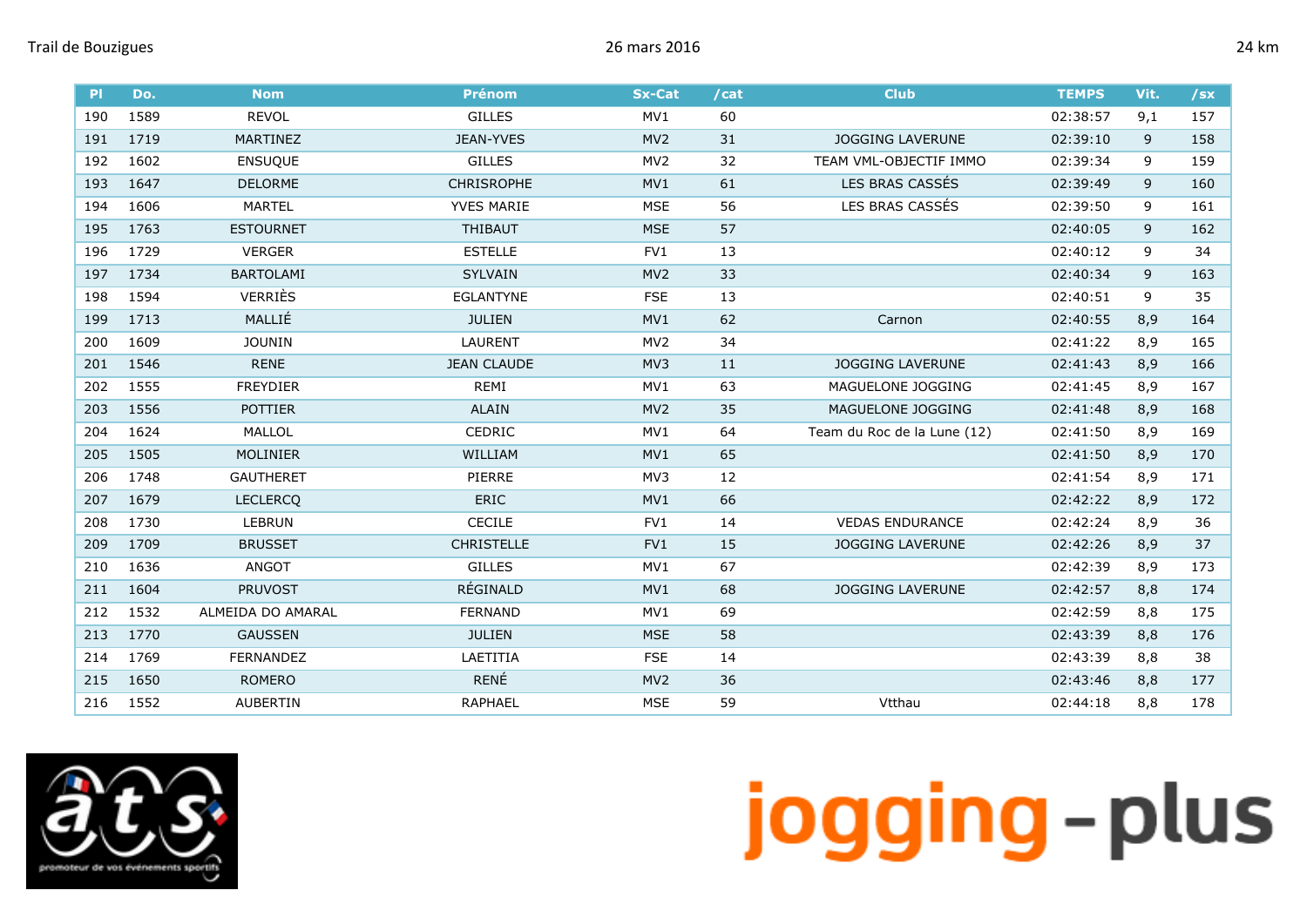| κm<br>۱ |
|---------|
|         |

| P   | Do.  | <b>Nom</b>       | <b>Prénom</b>     | <b>Sx-Cat</b>   | /cat | <b>Club</b>            | <b>TEMPS</b> | Vit. | /sx |
|-----|------|------------------|-------------------|-----------------|------|------------------------|--------------|------|-----|
| 217 | 1776 | <b>FERNANDEZ</b> | <b>BEATRICE</b>   | MV <sub>2</sub> | 37   | FOULÉES SAUSSINOISES   | 02:45:05     | 8,7  | 179 |
| 218 | 1777 | <b>FERNANDEZ</b> | <b>JEAN</b>       | MV <sub>2</sub> | 38   | FOULÉES SAUSSINOISES   | 02:45:10     | 8,7  | 180 |
| 219 | 1753 | <b>LIVOURY</b>   | <b>JULIEN</b>     | <b>MSE</b>      | 60   |                        | 02:45:43     | 8,7  | 181 |
| 220 | 1564 | MARTINEZ         | <b>JEROME</b>     | MV1             | 70   | <b>ACL Lattes</b>      | 02:45:52     | 8,7  | 182 |
| 221 | 1740 | DELALANDE        | <b>FANNY</b>      | FV1             | 16   |                        | 02:47:12     | 8,6  | 39  |
| 222 | 1739 | <b>FAURE</b>     | <b>JEAN LUC</b>   | MV3             | 13   |                        | 02:47:16     | 8,6  | 183 |
| 223 | 1629 | <b>VIALA</b>     | <b>GUYLAINE</b>   | <b>FSE</b>      | 15   | Team du Roc de la Lune | 02:47:19     | 8,6  | 40  |
| 224 | 1742 | STEFANAZZI       | <b>DOMINIQUE</b>  | FV <sub>2</sub> | 9    |                        | 02:47:28     | 8,6  | 41  |
| 225 | 1603 | <b>FERNET</b>    | <b>ALAIN</b>      | MV3             | 14   | <b>SAINT CLAIR</b>     | 02:47:29     | 8,6  | 184 |
| 226 | 1685 | <b>BLONS</b>     | PATRICIA          | FV <sub>2</sub> | 10   | <b>TAM MONTADY</b>     | 02:47:41     | 8,6  | 42  |
| 227 | 1563 | <b>GROUX</b>     | <b>ROMAIN</b>     | <b>MSE</b>      | 61   |                        | 02:49:08     | 8,5  | 185 |
| 228 | 1720 | <b>KOZMAN</b>    | PAUL              | <b>MSE</b>      | 62   | TRI RUN FRONTIGNAN     | 02:49:59     | 8,5  | 186 |
| 229 | 1721 | <b>MONIER</b>    | <b>OCÉANE</b>     | <b>FSE</b>      | 16   | TRI RUN FRONTIGNAN     | 02:50:00     | 8,5  | 43  |
| 230 | 1571 | CAZAUX           | <b>SEBASTIEN</b>  | <b>MSE</b>      | 63   |                        | 02:50:22     | 8,5  | 187 |
| 231 | 1510 | RANDRIANARISOA   | <b>LANDY</b>      | <b>MSE</b>      | 64   |                        | 02:50:37     | 8,4  | 188 |
| 232 | 1562 | WIEDMER          | <b>XAVIER</b>     | <b>MSE</b>      | 65   |                        | 02:50:48     | 8,4  | 189 |
| 233 | 1535 | <b>MELOT</b>     | <b>ISAURE</b>     | <b>FSE</b>      | 17   |                        | 02:50:49     | 8,4  | 44  |
| 234 | 1642 | <b>BRULAY</b>    | ANNE              | <b>FSE</b>      | 18   | MONTAUBAN ATHLETISME   | 02:50:55     | 8,4  | 45  |
| 235 | 1673 | <b>GRANCOURT</b> | SÉBASTIEN         | <b>MSE</b>      | 66   | POMPIERS DE PARIS      | 02:51:36     | 8,4  | 190 |
| 236 | 1677 | <b>SERINET</b>   | CAROLINE          | FV1             | 17   | Belflou running team   | 02:51:56     | 8,4  | 46  |
| 237 | 1797 | <b>HAREL</b>     | <b>CLÉMENTINE</b> | <b>FSE</b>      | 19   |                        | 02:54:05     | 8,3  | 47  |
| 238 | 1525 | <b>THUILLIER</b> | <b>ARNAUD</b>     | <b>MSE</b>      | 67   |                        | 02:54:06     | 8,3  | 191 |
| 239 | 1646 | <b>BASTIEN</b>   | JÉRÉMY            | <b>MSE</b>      | 68   |                        | 02:54:07     | 8,3  | 192 |
| 240 | 1545 | JEAN-FRANÇOIS    | XAVIER            | <b>MSE</b>      | 69   |                        | 02:54:08     | 8,3  | 193 |
| 241 | 1640 | LASSERRE         | SEBASTIEN         | MV1             | 71   | <b>NON LICENCIE</b>    | 02:54:31     | 8,3  | 194 |
| 242 | 1607 | <b>PODENCE</b>   | <b>EMMANUELLE</b> | <b>FSE</b>      | 20   |                        | 02:57:20     | 8,1  | 48  |
| 243 | 1756 | <b>BORRAS</b>    | MATHIEU           | <b>MSE</b>      | 70   |                        | 02:57:23     | 8,1  | 195 |

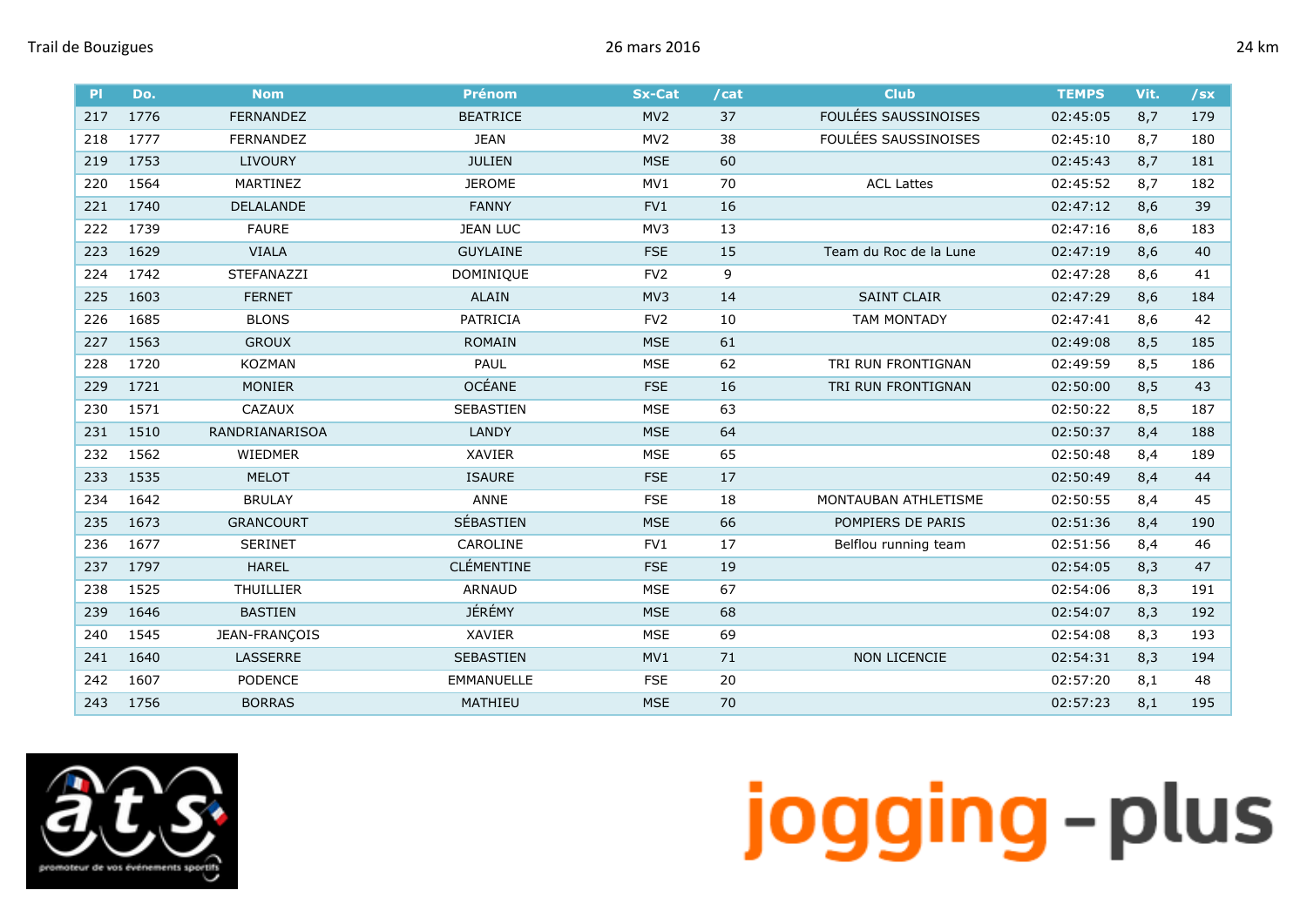| .T<br>ш |
|---------|
|---------|

| PI  | Do.  | <b>Nom</b>      | <b>Prénom</b>     | <b>Sx-Cat</b>   | /cat | <b>Club</b>                     | <b>TEMPS</b> | Vit. | $/$ sx |
|-----|------|-----------------|-------------------|-----------------|------|---------------------------------|--------------|------|--------|
| 244 | 1508 | <b>MALLET</b>   | <b>CELINE</b>     | <b>FSE</b>      | 21   | Les petits pédestres            | 02:58:08     | 8,1  | 49     |
| 245 | 1590 | LAUTIER         | <b>DAVID</b>      | MV1             | 72   | ceven'trail                     | 02:58:25     | 8,1  | 196    |
| 246 | 1659 | <b>BLAIS</b>    | <b>JEROME</b>     | <b>MSE</b>      | 71   | POMPIER MEZE                    | 02:59:01     | 8    | 197    |
| 247 | 1658 | <b>MONTES</b>   | <b>CELINE</b>     | <b>FSE</b>      | 22   | POMPIER MEZE                    | 02:59:04     | 8    | 50     |
| 248 | 1569 | <b>FAMILIAR</b> | <b>CHRISTELLE</b> | FV1             | 18   |                                 | 02:59:14     | 8    | 51     |
| 249 | 1502 | <b>BACLET</b>   | <b>MATHIEW</b>    | <b>MSE</b>      | 72   |                                 | 02:59:16     | 8    | 198    |
| 250 | 1516 | <b>BLOT</b>     | <b>SEVERINE</b>   | FV1             | 19   |                                 | 02:59:48     | 8    | 52     |
| 251 | 1788 | DURAND-DAUBIN   | <b>CLEMENT</b>    | <b>MSE</b>      | 73   |                                 | 03:02:17     | 7,9  | 199    |
| 252 | 1567 | <b>MAC</b>      | PATRICK           | MV3             | 15   | ATM Académie Toulousaine Marche | 03:03:31     | 7,8  | 200    |
| 253 | 1617 | MOLINIER        | <b>PAULINE</b>    | <b>FSE</b>      | 23   |                                 | 03:03:33     | 7,8  | 53     |
| 254 | 1616 | <b>NICOLAU</b>  | <b>FREDERIC</b>   | <b>MSE</b>      | 74   |                                 | 03:03:34     | 7,8  | 201    |
| 255 | 1664 | CAPDEVILLE      | <b>STEPHANIE</b>  | FV1             | 20   | M <sub>2</sub> AM               | 03:03:41     | 7,8  | 54     |
| 256 | 1706 | <b>POSO</b>     | <b>ELSA</b>       | <b>FSE</b>      | 24   |                                 | 03:04:07     | 7,8  | 55     |
| 257 | 1774 | <b>DEJEAN</b>   | <b>CYRIL</b>      | MV1             | 73   |                                 | 03:05:09     | 7,8  | 202    |
| 258 | 1600 | <b>PERRET</b>   | <b>EVELYNE</b>    | FV1             | 21   | LAS GROULOS LONGAGNOS           | 03:05:29     | 7,8  | 56     |
| 259 | 1786 | <b>HANTES</b>   | <b>MARION</b>     | <b>FSE</b>      | 25   | <b>SOM MILLAU</b>               | 03:07:04     | 7,7  | 57     |
| 260 | 1787 | <b>DAOUADJI</b> | <b>FADILA</b>     | <b>FSE</b>      | 26   | <b>SOM MILLAU</b>               | 03:07:04     | 7,7  | 58     |
| 261 | 1750 | <b>RIVET</b>    | <b>AURORE</b>     | <b>FSE</b>      | 27   | Les Gazelles à vos trousses     | 03:07:05     | 7,7  | 59     |
| 262 | 1572 | AMBERT          | NATHALIE          | FV1             | 22   |                                 | 03:08:43     | 7,6  | 60     |
| 263 | 1544 | <b>GUIN</b>     | <b>CHRISTIAN</b>  | MV <sub>2</sub> | 39   | fouladous balaruc les bains     | 03:08:57     | 7,6  | 203    |
| 264 | 1583 | <b>FULGINI</b>  | PHILIPPE          | MV <sub>2</sub> | 40   |                                 | 03:09:45     | 7,6  | 204    |
| 265 | 1711 | <b>CHALLIER</b> | <b>RACHEL</b>     | FV1             | 23   | COUREURS DE PETITE CAMARGUE     | 03:11:52     | 7,5  | 61     |
| 266 | 1578 | <b>REDONDO</b>  | MARIE-JOSÉ        | FV <sub>2</sub> | 11   | <b>FAN RUN</b>                  | 03:13:04     | 7,5  | 62     |
| 267 | 1652 | <b>SOULAGES</b> | <b>VICTOIRE</b>   | <b>FSE</b>      | 28   |                                 | 03:14:30     | 7,4  | 63     |
| 268 | 1653 | <b>FAVRET</b>   | <b>FABRICE</b>    | MV1             | 74   |                                 | 03:14:32     | 7,4  | 205    |
| 269 | 1789 | <b>PERROT</b>   | <b>DAVID</b>      | MV1             | 75   |                                 | 03:27:57     | 6,9  | 206    |
| 270 | 1579 | <b>REDONDO</b>  | <b>FRANCK</b>     | MV <sub>2</sub> | 41   | CROCO D AIRAIN NIMES TRIATHLON  | 03:29:28     | 6,9  | 207    |